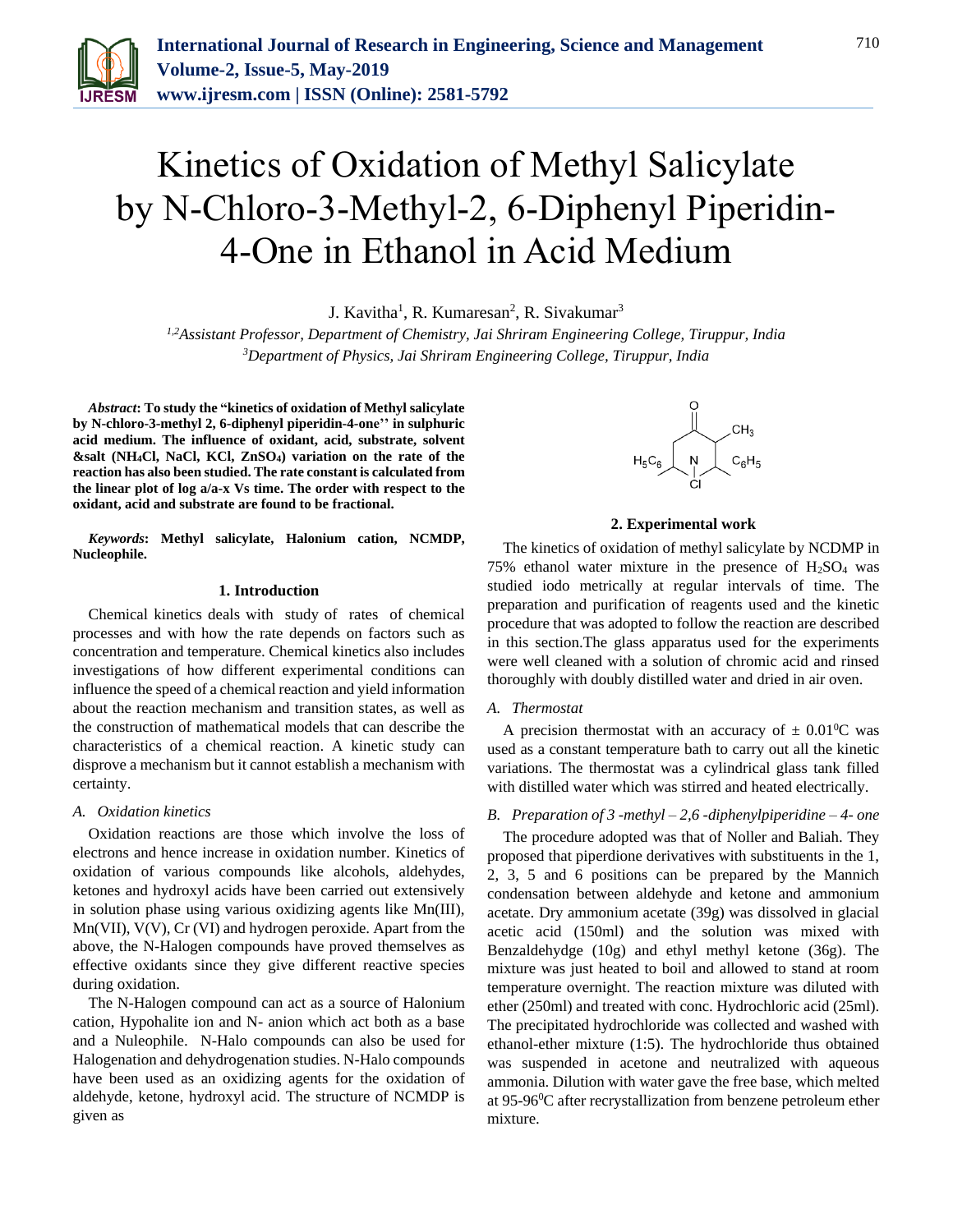# *C. Preparation of n -chloro -3- methyl- 2,6 -diphenyl piperidi -4 -one*

3 -methyl -2,6-diphenylpipieridin-4- one hydrochloride were dissolved in ethanol. Chlorine gas is produced when conc. HCl is added to potassium permanganate. The chlorine gas which is produced is passed through the solution for about 30 minutes. On dilution with excess amount of water, the compound was thrown out which on recrystallization from ethanol showed the melting point 190-191<sup>0</sup>C.



#### *D. Kinetic measurements*

The reactions were carried out in aqueous ethanol (75%) medium in presence of sulphuric acid. In all the kinetic runs the total volume of the reaction mixture was taken to be constant to 30ml. known volumes of the solution of the substrate, sulphuric acid, water and alcohol were mixed in a flask to bring the percentage of alcohol to the desired value and thermostated. A precision thermostat with an accuracy of 0.010C was used as a constant temperature bath to carry out all the kinetic variations. The reaction was started by pipetting about a convenient volume of the NCMDP and delivering it into the flask containing the reaction mixture. A stop watch was started when the pipette was halfway empty. At different intervals of time, 2ml aliquots of reaction mixture were removed and transformed into a conical flask containing 1ml of 1% starch 5ml of 10% KI. This reaction mixture was titrated against standard sodium thiosulphate 0.0002M solution. This will estimate the unreacted NCMDP present in the reaction mixture.

#### **3. Results and discussion**

The kinetics of oxidation of Methyl salicylate by N-Chloro-3-methyl-2,6-diphenyl piperidin-4- one in 75%ethanol in acid medium has been studied. The results are discussed under the following topics.

## *A. Effect of varying oxidant concentration on the Rate of the Reaction*

The effect of oxidant on the rate of the reaction was studied by carrying out the reaction in presence of different concentrations (0.001M-0.005M) of oxidant by keeping all other concentration constant. The values of rate constants were presented in the Table 1. The rate of reaction is decreased with increase in concentration of oxidant. The order of the reaction with respect to oxidant concentration is fractional, as shown in Table 2, Fig. 1.

| Table 1<br>Effect of varying [Oxidant]       |                            |
|----------------------------------------------|----------------------------|
|                                              | [MS] = 0.01 M [H+] = 1.0 M |
| NCMDP $(10^3M)$ K <sub>obs</sub> $(10^4s^1)$ |                            |
| 1.0                                          | 2.3800                     |
| 1.5                                          | 1.5200                     |
| 2.0                                          | 1.4400                     |
| 2.5                                          | 1.3500                     |
| 3.0                                          | 1.0542                     |

|            | Table 2                       |
|------------|-------------------------------|
|            | Order with respect to oxidant |
| $4 + logC$ | $4 + log K$                   |
| 1.00       | 4.3765                        |
| 1.17       | 4.1818                        |
| 1.30       | 4.1583                        |
| 1.39       | 4.1303                        |
|            |                               |



Fig. 1. Oxidant concentration

*B. Effect of varying acid concentration on the rate of reaction*

The effect of oxidant on the rate of the reaction was studied by carrying out the reaction in presence of different concentrations of acid (0.6M-1.6M) by keeping all other concentration constant. The values of rate constants were presented in the Table 3. The rate of reaction is slightly increased with increase in concentration of sulphuric acid. Increase in rate is due to the presence of H+ Ion in the reaction mixture. The order of the reaction with respect to acid concentration is fractional, shown in Table 4, Fig. 2.

| Table 3 |                                        |                           |  |
|---------|----------------------------------------|---------------------------|--|
|         | Effect of varying $[H^+]$ [MS] =0.01 M |                           |  |
|         | $T=35^{\circ}C$<br>$H_2SO_4(10^3M)$    | $K_{obs} (10^{-4}s^{-1})$ |  |
|         | 0.6                                    | 1.5400                    |  |
|         | 0.8                                    | 1.6000                    |  |
|         | 1.0                                    | 2.2300                    |  |
|         | 1.4                                    | 2.4600                    |  |
|         | 1.6                                    | 2.5100                    |  |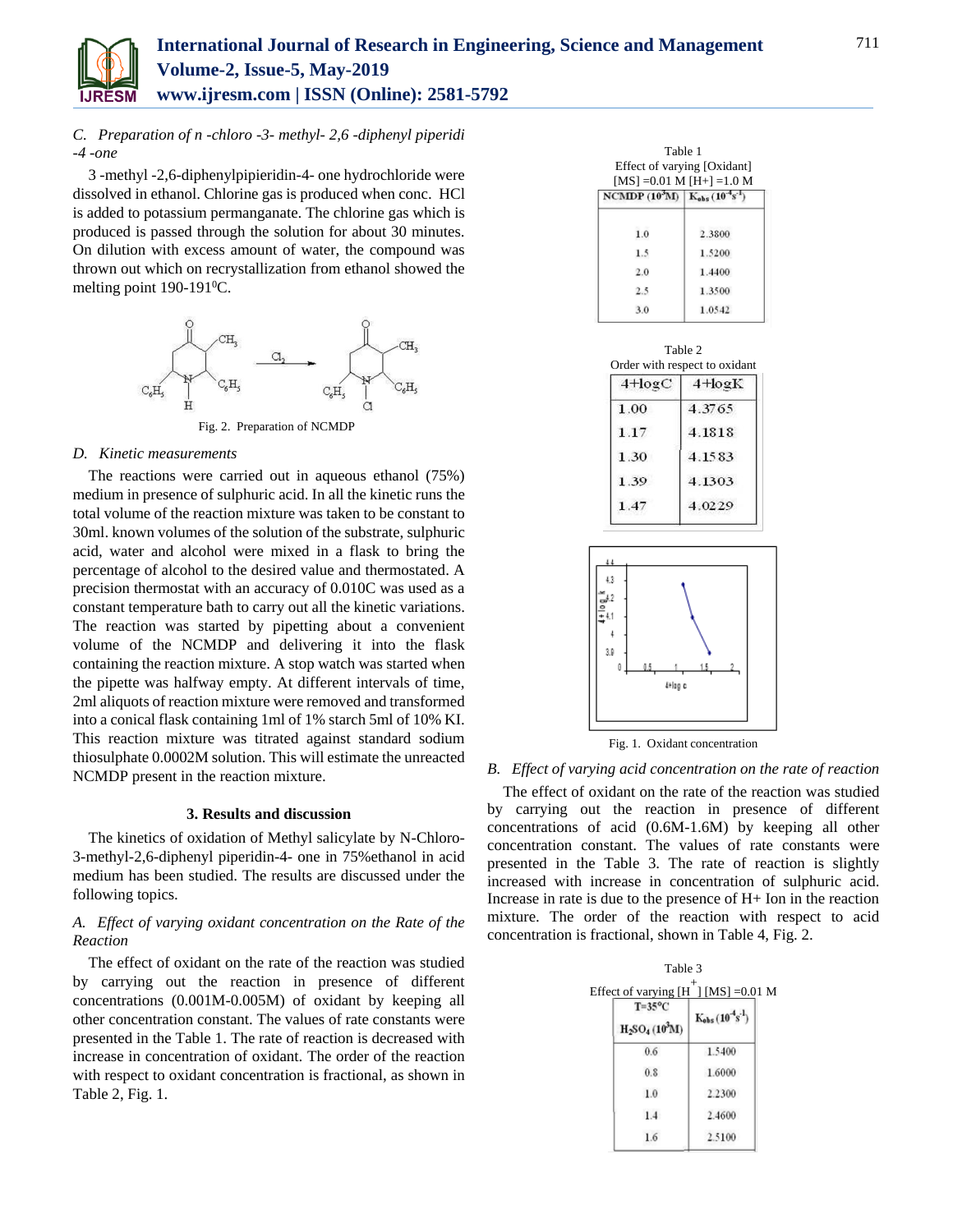

Table 4<br>**Effect of varying [H<sup>+</sup>]**  $[MS] = 0.01M$  $T=35^{\circ}C$ 

Order with respect to [H<sup>+</sup>]

| <b>Substrate</b> | $K_{obs} (10^{-8}s^{-1}$ |
|------------------|--------------------------|
| 0.010            | 3.8300                   |
| 0.015            | 3.3300                   |
| 0.020            | 3.0700                   |
| 0.025            | 2.9400                   |
| 0.030            | 2.2600                   |



Fig. 2. Acid concentration

*C. Effect of varying substrate concentration on the rate of the reaction*

The Effect of oxidant on the rate of the reaction was studied by carrying out the reaction in presence of different concentrations of substrate (0.01M-0.03M) by keeping all other concentration constant. The values of rate constants were presented in the Table 5. The rate of reaction is decreased with increase in concentration of substrate. This is due to high concentration of substrate fails to react with oxidant at low concentration. The order of the reaction with respect to substrate concentrations shown in Table 6, Fig. 3.

TABLE 5

**Effect of varying [MS]** 

[ $MS$ ] = 0.01  $M$ 

| TP. | _ |  | -9 E OV |  |
|-----|---|--|---------|--|
|     |   |  |         |  |

| Substrate | $K_{obs}$ (10 <sup>-4</sup> s <sup>1</sup> ) |
|-----------|----------------------------------------------|
| 0.010     | 38300                                        |
| 0.015     | 3.3300                                       |
| 0.020     | 3.0700                                       |
| 0.025     | 2.9400                                       |
| 0.030     | 2.2600                                       |

TABLE 6

Order with respect to substrate

| 4HogK  |  |
|--------|--|
| 4 5831 |  |
| 4.5224 |  |
| 4.4871 |  |
| 4.4683 |  |
| 4.3541 |  |
|        |  |



#### *D. Effect of solvent variation on the rate of reaction.*

The Effect of solvent on the rate of the reaction was studied by carrying out the reaction in presence of different percentage of ethanol by keeping all other concentration constant. The rate constants were calculated from the linear plot of log a/a-x versus time. The values of rate constants were presented in the Table 7. The rate of reaction was not altered by increasing polarity of the solvent. There is no dipole-dipole interaction during the course of the reaction; it's shown in Table 7.

| TABLE 7                          |                                           |
|----------------------------------|-------------------------------------------|
| <b>Effect of varying Solvent</b> |                                           |
| $[MS] = 0.01M$                   |                                           |
|                                  | [NCMDP] = 0.001M [H <sup>+</sup> ] = 1.0M |
| 0/6                              | Kobs                                      |
| of Ethanol                       | $[10^4 \text{s}^{-1}]$                    |
| 70                               | 1.5400                                    |
| 65                               | 1.5400                                    |
| 60                               | 1.0900                                    |
| 55                               | 1.5400                                    |
| 50                               | 1.4300                                    |

#### *E. IR spectral data*

The IR spectra of the synthesized compounds were recorded in NICOLET 200 FT-IR using KBr pellets. The spectrum is obtained by plotting the % Transmittance against Wave number  $cm^{-1}$ .